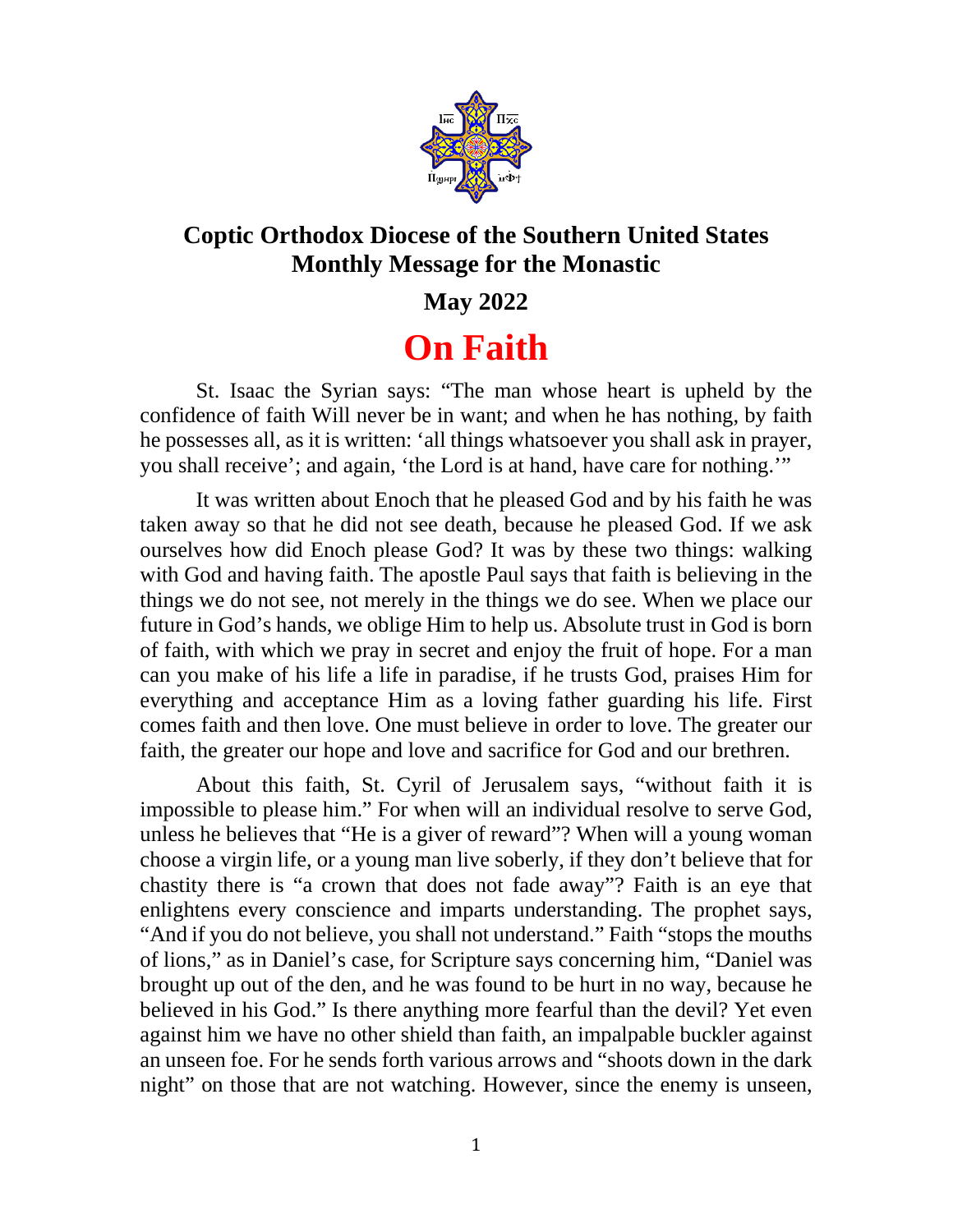we have faith as our strong armor, according to the saying of the apostle, "In all things taking the shield of faith with which you shall be able to quench all the fiery darts of the wicked one." A fiery dart of desire to indulge one's wicked instincts is often shot from the devil's bow. But faith, suggesting a picture of the judgment, cools down the mind and quenches the dart. St. Paul teaches us saying that above all, to take with shield of faith with which we will be able to quench the fiery darts of the wicked one, as the shield protects the whole body, as if it were a sort of rampart, just so is this faith; for all things yield to it. Wherewith we shall he able, says he, to quench all the fiery darts of the wicked one. For this shield nothing shall be able to cleave asunder; for hearken to what Christ says to His disciples, If you have faith as a grain of mustard seed, you shall say unto this mountain, Remove hence to a place, and it shall remove. By the darts of the wicked one, he means, both temptations, and vile desires; and well does he add the label fiery, for such is the character of these desires. Yet if faith can command the evil spirits, much more can it also the passions of the soul. And unless we are armed with this shield, we will not have the strength to battle courageously and resist all these deadly powers. But with the protection of faith, we repel all these hits and whatever attacks come from the whole host of powers.

Because of faith the offering of Abel was accepted. Enoch was spared death because he was pleasing [to God] in his faith. Noah was protected from the flood because he believed. Abraham was blessed through his faith, and it was considered righteousness for him. Isaac was loved because he believed. Jacob was preserved because of his faith. Joseph was tested in the waters of controversy because of his faith and was delivered from his trial. His Lord established a witness in him, as David said, "He established a witness in Joseph." Moses performed many amazing miracles through faith. Through faith he destroyed the Egyptians with ten plagues. Through faith he also divided the sea, made his people pass through, and drowned the Egyptians in the middle [of the sea]. By faith he threw a piece of wood in the bitter water and it became sweet. By faith he brought down manna and satisfied his people. And by faith he stretched out his hands and defeated Amalek, as it is written, "His hands remained steadfast until the sun went down." He also went up Mount Sinai in faith, when he fasted twice, for forty days each time. And again, through faith he defeated Sihon and Og, kings of the Amorites.

Famous among these forefathers was Enoch who did not experience death because God took him alive. We read about him in the Holy Bible that "Enoch walked faithfully with God, then he was no more because God took him away" (Genesis 5:24). Also, "by faith Enoch was taken from this life, so that he did not experience death; he could not be found, because God had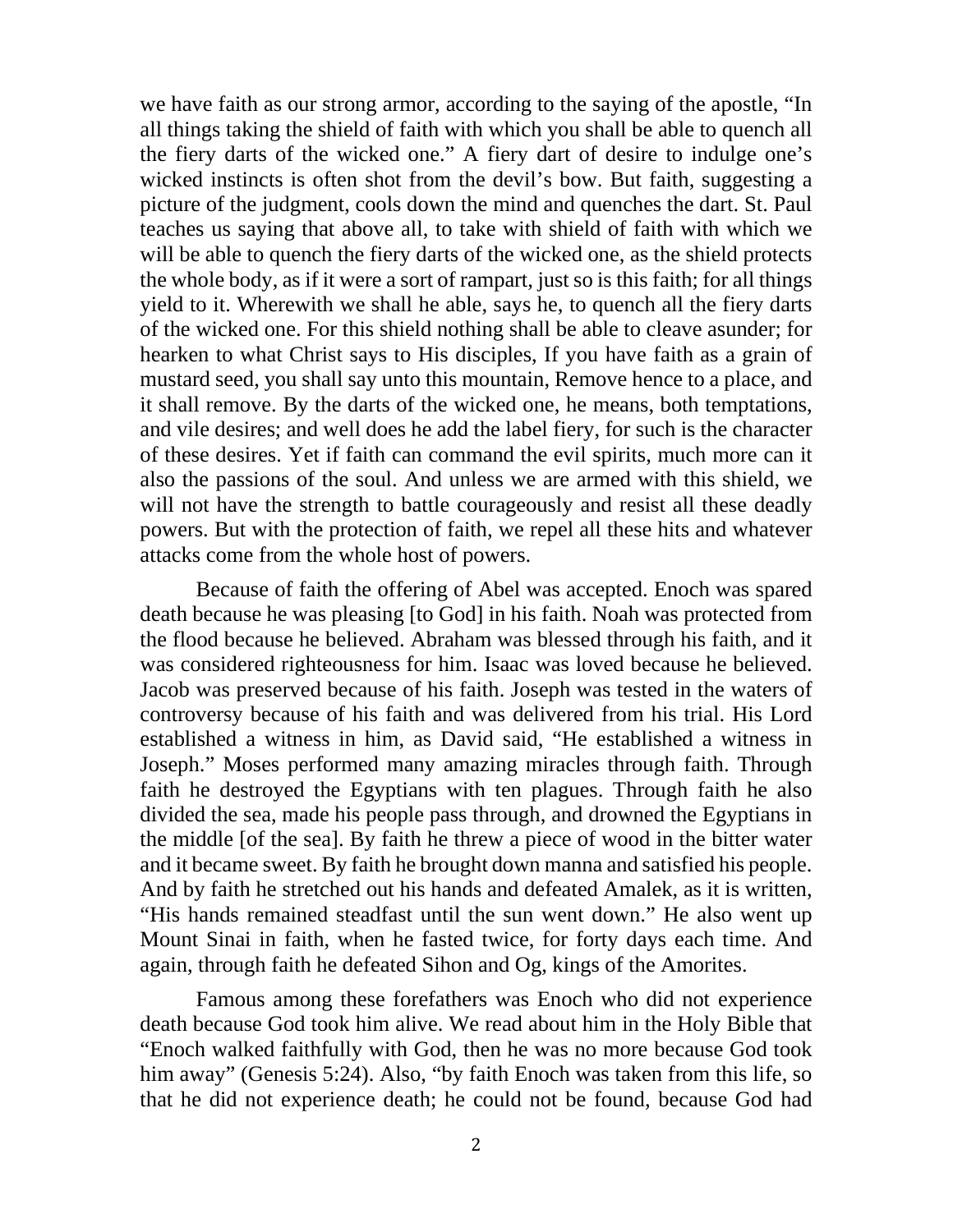taken him away, for before he was taken, he was commanded as one who pleased God" (Hebrews 11:5). This is what distinguished Enoch from the others of his generation, that he walked with God. In other words, he pleased Him with his deeds and behaviors, so he was in a complete communion with Him, in constant prayers and uninterrupted contemplation. It is also a calling for Man to walk with God in order to win eternal happiness. Let us then seek to inherit the heavens since our Lord Jesus Christ invited us to follow Him carrying His cross without promising us rest in this life; quite the opposite, He clearly showed us that the path to the kingdom of God is very hard. This was the path He took for us. He promised us to be with us and He was called 'Emanuel' which means 'God is with us' (cf. Matthew 1:23). "If God is for us, who can be against us?" (Romans 8:31). How beautiful is the saying of the Psalmist: "even though I walk through the valley of the shadow of death, I will fear no evil, for you are with me" (Psalms 23: 4). Walking with God protects us from the arrows of our enemy Satan. It saves us from both concealed and revealed enemies. It is a fence around us that protects us and grants us victory and comfort, serenity and security, and most of all peace. The righteous Joseph walked with God, and it was said about him: "the Lord was with Joseph and gave him success in whatever he did" (Genesis 39: 23). The secret to Joseph's success in all of his life and his survival from temptations in his attachment to the Lord's law and his reliance on Him, namely walking with God. How inspiring is the Psalmist describing the righteous man: "blessed in the man who does not walk in the counsel of the wicked or standing the way of sinners or sit in the seat of mockers, but his delight is in the law of the Lord, and on his law, he mediates day and night. He is like a tree planted by streams of water, which yields its fruit in season and whose leaf does not wither. Whatever he does prospers" (Psalms 1: 1-3). This is the man who walked with God, in the undeviating path. He remains away from sin and does not commit offenses. He is constant in the meditation on the word of God to better know His will and applies it and grows thus in grace, yielding spiritual fruits.

Let us take the righteous men of God and examples for us. They are those who mediate on the law of the Lord, day and night. They are content to be with God in constant prayer, individually and communally, private and public. Their pleasure is in talking to the Lord and listening to His words. They walk thus with him and do not desire anything in life but the Lord. They converse with Him along with the Psalmist saying: "how lovely is your dwelling place, O Lord Almighty! My soul yearns, even faints, for the courts of the Lord; my heart and my flesh cry out for the living God…Blesses are those who dwell in your house; they are ever praising you. Blessed are those